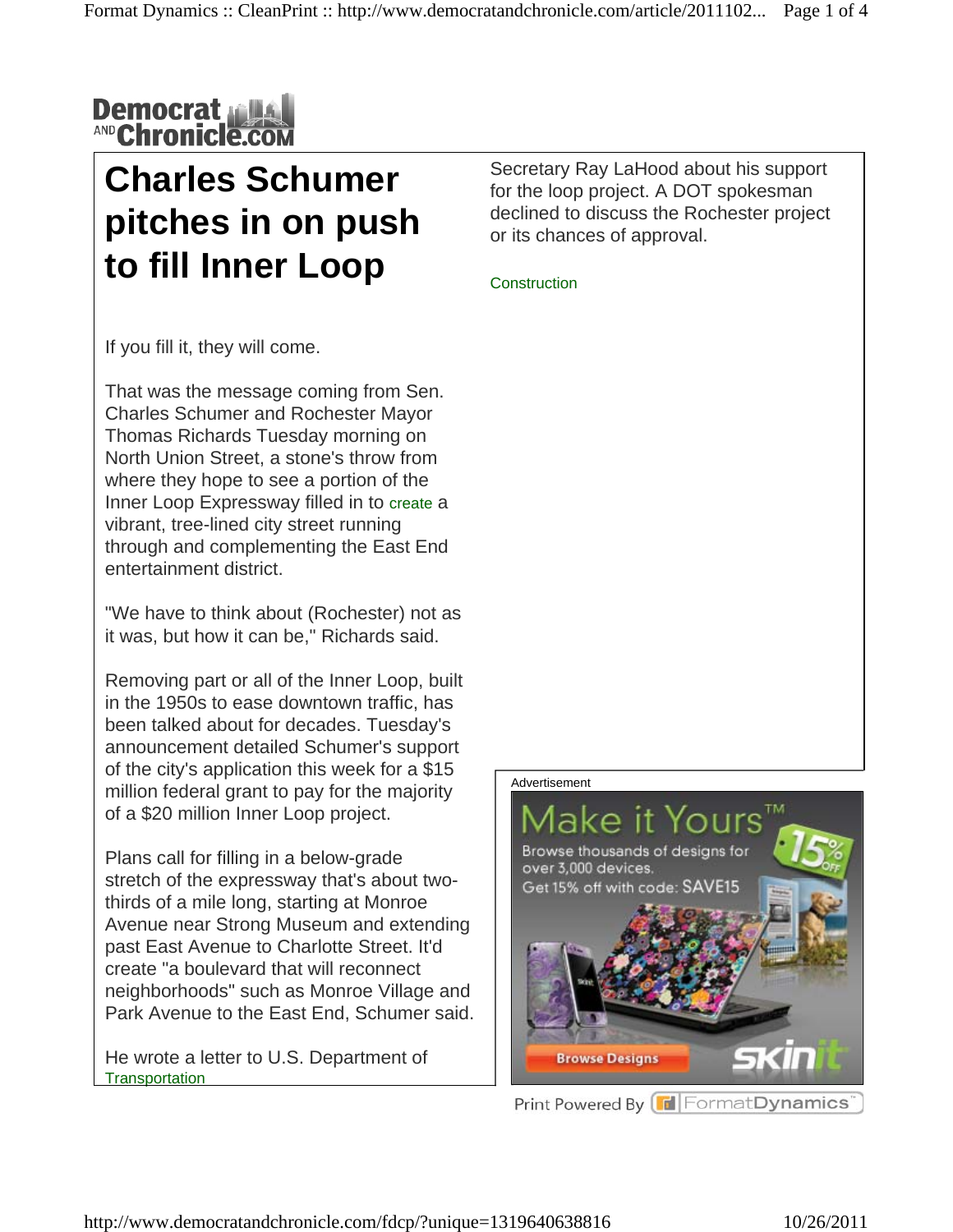### **Democrat AND Chronicle.com**

would start in the fall of 2013 and be complete in two years. More than 300 construction jobs would be generated, and there's potential for thousands of jobs if the project attracts restaurants, shops, housing, etc. Richards said he hopes it would encourage more bicyclists and walkers downtown, too.

"This will be a game-changer for downtown," Schumer said.

The money would come from a federal TIGER grant (Transportation Investment Generating Economic Recovery). The part of the loop in question is underused, Richards said, and serves only about 7,000 vehicles a day, according to Rochester's transportation specialist Erik Frisch.

According to the Landmark Society of Western New York, traffic is down 25 percent on the Inner Loop in part because the city's population is 210,565 compared to 332,488 in 1950. But Richards thinks the project could help change that.

"I want you to have a hard time getting out of here. I want you to live here. I want you to work here and I want you to play here," the mayor said. "I want this to be a kind of place not that you come and go in an automobile from but that you appreciate living in."

When pressed on whether he truly expects the project to attract new businesses, Richards said the East End is already doing just that. He also said it's important to

consider the benefits and savings over the long haul  $-20$  to 30 years.

The timing of the project also makes sense for a few reasons, Richards said. The city can save about \$2 million by taking fill dirt from a redevelopment project at the Port of Rochester and using it to be "dumped in this ditch," he said, referring to that part of the Inner Loop.

He also said the city and state would save on Inner Loop bridge repair, scheduled for 2014, and road maintenance. Costs to keep up that part of the Inner Loop, including three traffic signals and 70,000 square feet of retaining walls, are estimated at \$23.7 million over the next 30 years, according to a 2008 report by Stantec Consulting Services. It was hired by the city to study the project's potential.

"This (redevelopment) is working in other (cities). Why not Rochester?" Schumer said.

The Genesee Transportation Council — a local metropolitan planning organization —

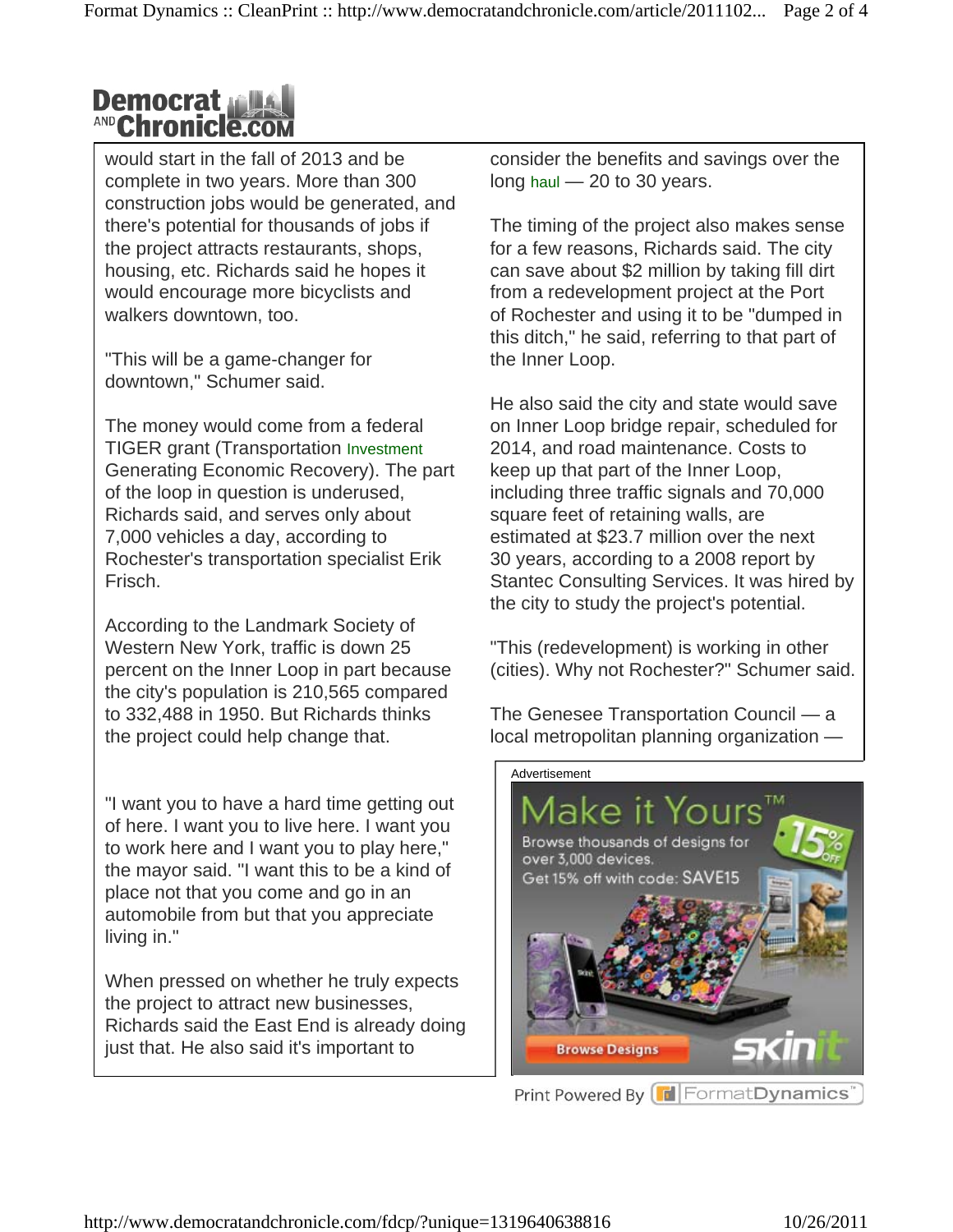# **Democrat<br>AND Chronicle.com**

recently made the Inner Loop project its top priority by a unanimous vote. The GTC includes representatives from the ninecounty Genesee/Finger Lakes region.

"I'm here today because all of us want to see it go," Schumer said, standing next to Richards, Strong museum President and CEO Rollie Adams and Downtown Development Corp. President Heidi Zimmer-Meyer.

#### JDIVERON@DemocratandChronicle.com

#### **TIGER grants**

Transportation Investment Generating Economic Recovery (TIGER) are federal grants for innovative transportation projects that create jobs. There is \$527 million available for the third and final round of TIGER grants this year, according to the United States Department of Transportation.

The first two rounds provided \$2.1 billion to 126 transportation projects in all 50 states and the District of Columbia. More than 2,500 applications were received over the first two rounds. A U.S DOT spokesman said third-round winners should be announced by the end of the year.

More

## Map inset **Filling Inner Loop would** create usable land Strong Museum KEVIN M. SMITH graphics editor SOURCE: Stantee L.J **Zoom** e